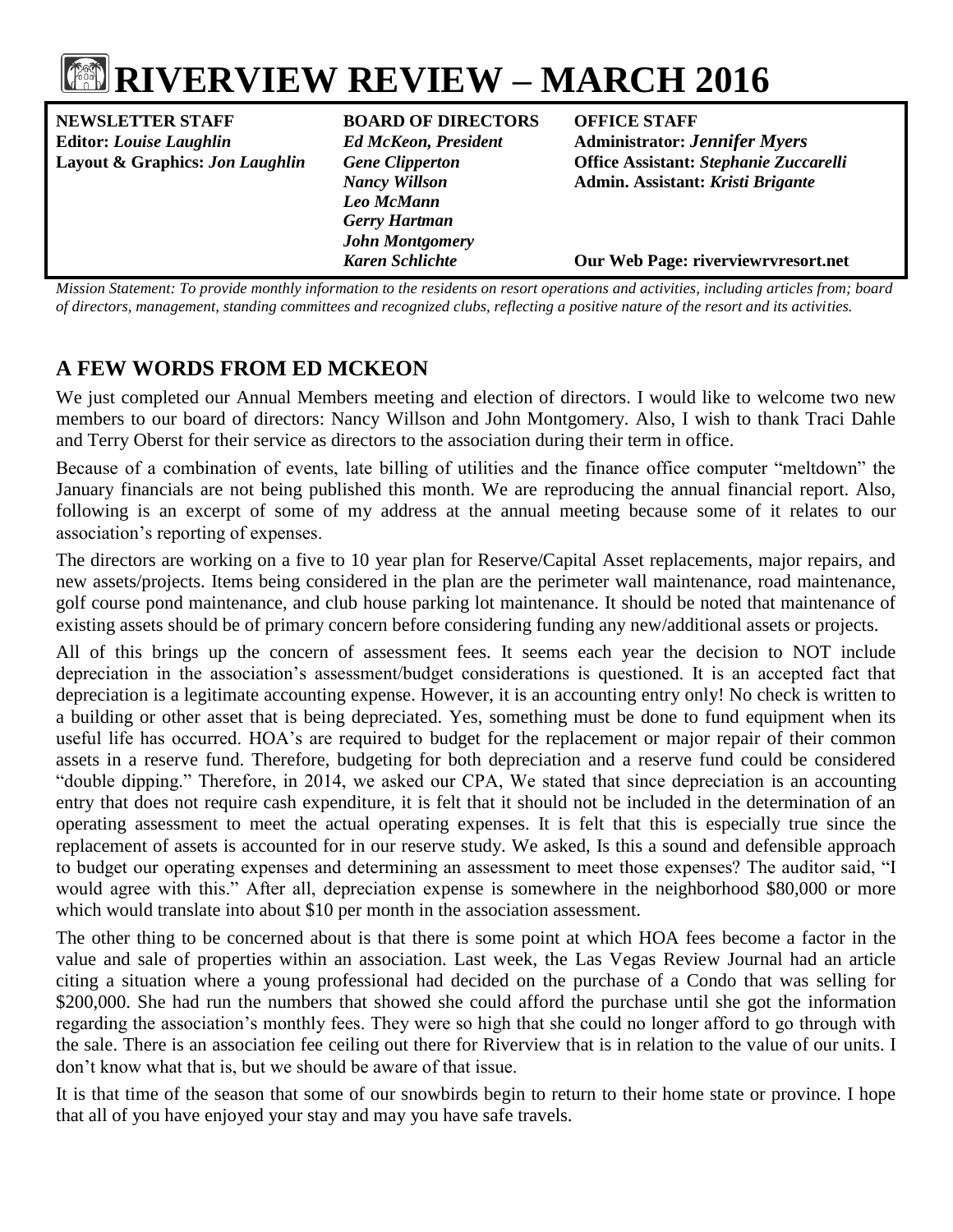# **TREASURER COMMENTS**

## *By Karen Schlichte*

I want to thank those who approached me and remarked that they thought my reports told the story in a way it was easy to understand how we were doing budget wise.

I would like to see more volunteers on the Finance Committee. If you have any background in accounting or banking or any other financial back ground please take the time to work on this important committee. You sign up at the office and I will see that you are included on the committee.

I would also like to take this time to tell you that I would be happy to explain and go over our month end reports with you and explain how these reports tell us how we are doing. They are done in a general ledger reporting system. They are broken down in 4 reports. One for HOA, Reserve money, Golf Course and one for the RV storage. Just give me a call and we can set up the time to go over the reports.

# **ADMINISTRATOR'S REPORT**

*By Jennifer Myers*

Welcome to the newly elected Board of Director members, Nancy Willson and John Montgomery. I look forward to working with you to continue the goals for Riverview.

Since we have some new residents, and they may not be aware of a few things, I would like to post a few reminders:

Unit/lot numbers should be visible for every lot. If there is no unit on the lot, place it on the shed. If there is no shed, then a painted rock placed in the yard. This helps emergency personnel find you in case of an emergency. If you need help with a painted rock, please see the office.

Saunas – Only use the spray bottle of water. They are dry saunas. The water being poured over the rocks cause the elements to burn out.

The internet modems that are available in the office are NOT wireless. If you want your devices to be wireless, you have to use a separate router.

If you have an emergency, call the police first, before you call the gate.

Trespassing between lots is prohibited.

Residents must have approval prior to making any purchases for the association. Most times, any needed item is already being ordered or we have in stock. If you feel an item is needed, let the office know first. IF you do obtain approval from the office, in order to get reimbursed, you must submit the receipt. Per our auditors, the item(s) must be the only item(s) on the receipt.

The monthly assessment for 2016 has increased to \$180 per month. There are still a few residents paying only \$175.

Bird feeders are not allowed. We have received several complaints regarding bird feeders and the birds make a mess on the neighbor's lots. If you have a bird feeder installed, please remove it promptly.

The Riverview directory is ready for pick up. Stephanie has made several corrections, so if your name, lot # or phone number is incorrect, notify the office so it can be corrected. If you do NOT want your information listed in the directory, notify the office.

Mail Room Parking lot: Due to the higher demand for golf cart parking, we have changed 3 of the auto slots into golf cart spots. They are marked, "Cart Parking Only".

I will be sending letters to committee chairs for budget request items for 2017. If you do not receive it by the end of March, or if you need more forms, please let me know. If you are a member of a recreational related activity, such as crafts, painting, etc., and you have a budget request, please see the office for a form.

I would like to report a sad act of vandalism on the golf course. A replacement tree was donated as a memorial to a recently deceased golfer. The golf course staff placed that tree at or near where a tree had previously been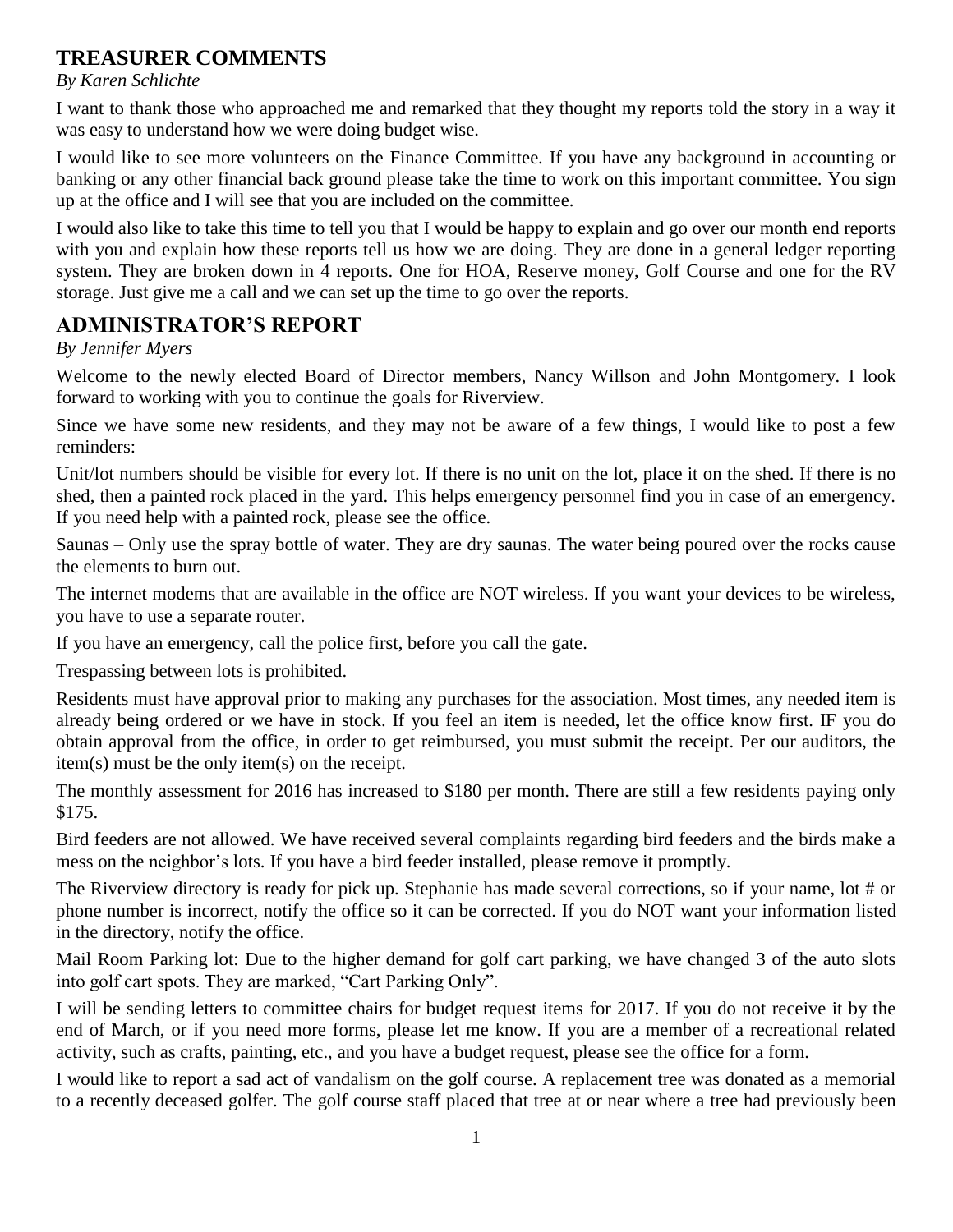on the course. On two occasions, the new tree has been uprooted and damaged. This kind of behavior is not becoming to Riverview. We have procedures in place for dealing with any issues members may have in a more civil manner.

Association attorney, Augustus Shaw, had his yearly visit with us on February 20, 2016. The list of questions that were asked (I have condensed some of the questions to save space) as well as a short version of the answers are as follows:

Q. Towing of unauthorized vehicles.

A. Streets are privately owned. Must have a tow policy and a contract with a tow company. The liability would then lie with the tow company. If there is an unauthorized vehicle on an owner's lot, then the owner has the right to have that vehicle towed.

- Q. Medical marijuana growing/using.
- A. Association can prohibit the use on common areas.
- Q. Restraining orders.

A. If the person that has that order against them is a resident of Riverview, then we cannot refuse entry. If the person that filed for the order is the person that calls for a gate pass, then there is nothing that we can or should do.

Q. If a person does not have a pass or is trespassing, can the association have them removed from the property?

A. Ask them to leave. If they refuse, then call the police.

Q. Is it allowable to ask for a person's ID at the gate upon entry?

A. Yes, if there is a policy in place that all guests and residents must show ID. All residents must receive a copy of the policy at least 30 days before it goes into effect.

Q. What can the association do if there is suspected illegal activity either at someone's lot or on common area: A. Call the police.

Q. How can we enforce the 55+ rule? Ex: Husband/spouse/boyfriend/parent, etc. is 55, spouse or other resident is not, but is listed on paperwork. The 55+ person is never present.

A. File a lawsuit against anyone who is violating this rule. The person that is 55+ MUST reside at the residence, which means, this MUST be their primary residence and this address must be listed on their driver's license, ID, passport, etc.

Q. Pertaining to the Good Samaritan Law, if a person has a DNR on record, and someone revives them by using either an AED or CPR, would that person or Riverview be liable for any retribution?

A. No liability. The law will protect you.

- Q. How long is the requirement to keep election material? Ballots, candidate packets, etc.?
- A. The state statute says 3 years. Attorney says forever.
- Q. Time limit between warning letters & fines.
- A. There is a new bill before the House that may change any rule/process that we have. Stay tuned.
- Q. When a lot sells: Can an  $RV/5<sup>th</sup>$  wheel/travel trailer be included in the sale?

A. YES

Q. Can the association require the new owners to remove the  $RV/5<sup>th</sup>$  wheel/ travel trailer if it is over the allowable age or out of compliance?

A. If the only violation is an age issue, then we cannot require the removal. IF there are any other violations, then we can require them to come into compliance or remove the unit.

Q. Can the association control or regulate how much the owners charge for rentals?

A. NO

Q. If the owner lists their property for sale or rent on the Riverview website, what is the association's liability? It has been brought to our attention that other associations will not allow listings on their website.

- A. Do NOT allow brokers or realtors. For sale or rent by owner only.
- Q. Can the association require sellers to have their lot for sale surveyed?

A. NO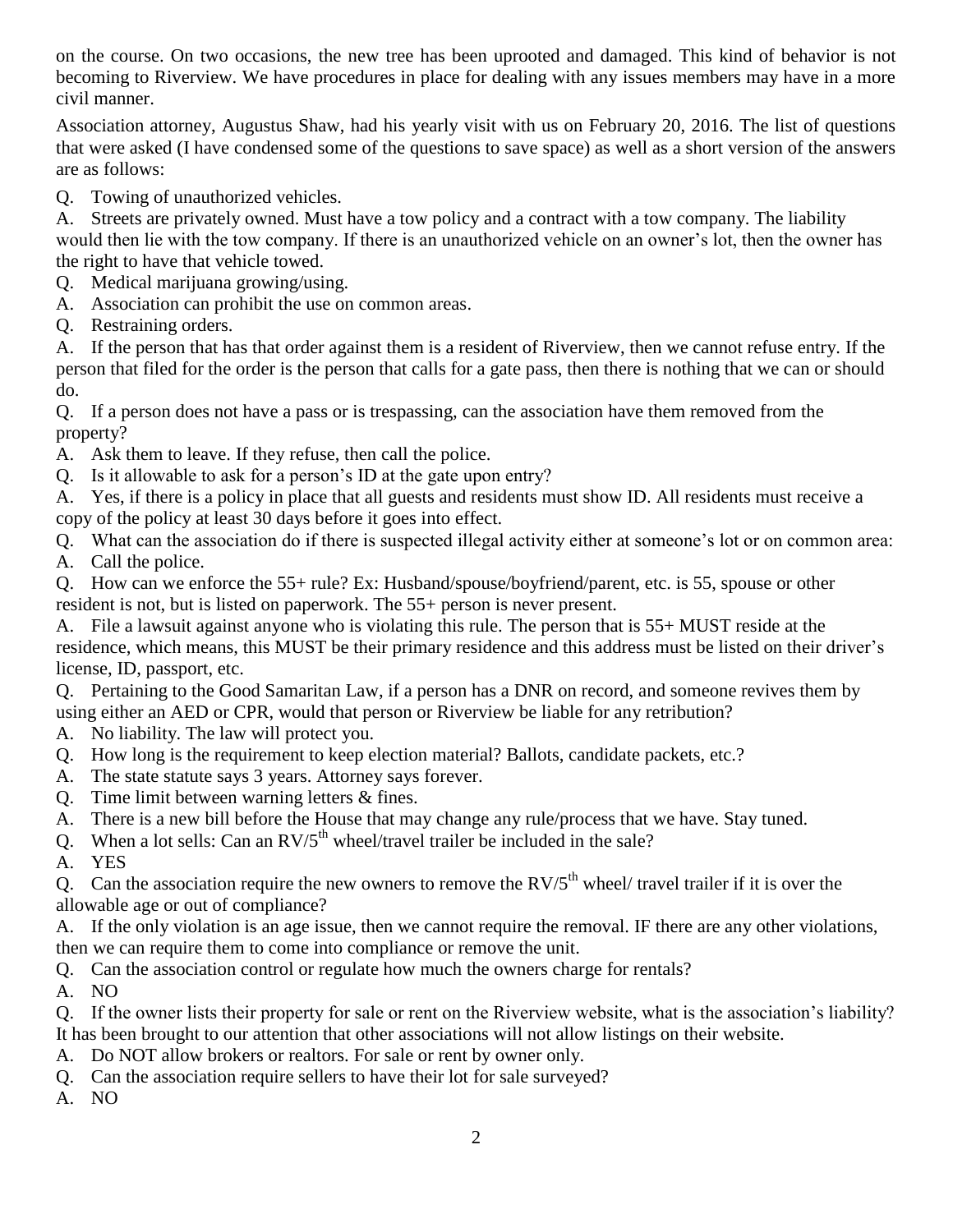- Q. Can the association charge interest on unpaid fines?
- A. YES, but not recommended.
- Q. Realtors cannot sell an RV on a lot, but isn't a park model considered an RV?
- A. YES

Q. What is considered confidential when relating to employees? Such as salaries, bonuses, etc. and are member/owners entitled to that information if they ask?

A. Everything is confidential when relating to employees. Salaries, health, personal situations, everything. The only information that members/owners are allowed to have is the total line item for the budget. If there is a confidentiality breach, lawsuit can be filed against that particular director and possibly all directors. The BOD hires the administrator, not the owners. Administrator hires all other employees.

Q. Are all Board of Directors Executive meetings confidential? If so, what are the consequences for a "leak"?

A. Yes, all executive meetings are confidential. If there is a leak, then there is a personal breach of confidentiality and that board director is personally responsible for going outside their realm of fiduciary duties. Lawsuit can be filed against director.

- Q. Can a candidate that is running for the BOD be present in the room while the ballots are being counted?
- A. No, but they can view through the window.

Attorney Shaw will be hosting a few sessions to answer questions regarding associations. I plan on attending, so hopefully, I will have more in-depth answers soon.

It's starting to get warm outside, so get out and enjoy this beautiful weather!!

# **2016 ELECTION RESULTS**

*Kathy Holmes, Election Committee Chairperson*

The Board of Directors results:

| <b>Terry Oberst</b> | 174 |
|---------------------|-----|
| Nancy Willson       | 327 |
| John Montgomery     | 318 |
| Rich Harris         | 147 |

Thank you to the Election Committee, Sherry Oberst, Diane Osborne, Arlene McLaughlin, Sandi Gaisbauer, Marion McKeon, Mary Erickson and Rose McGlynn, Tabulators: Sharlene Pajak and Karen Palmer. As well as Activities Committee members Carol Johnson and Linda Sullins.

I would also like to thank all the resort owners who took the time to return their ballots and those voting online. By voting you made your voice heard!

# **STEPHANIE'S REPORT**

Get Well Wishes To: Joyce Collis ..............................................Lot#060 Bill Brown ................................................Lot#272

We extend our condolences to the family members of resident who have passed away.

Thanks again to the residents for their donations #574 Runkle, Jim & Pat, #479 Oberst, Terry & Sherry #460 Reinbolt, Gary & Dee, #604 Brown, Dave & Donna #633 Luer Garth & Kathy, #253 McGlynn William & Rosalee all donated to the candy & popcorn fund for the counter.

# **FYI**

Current magazines are welcome in the library; please take older issues to recycling. Please no books published before 2000. No falling apart or torn books please take to the Goodwill.

Please return all DVD's & Video Tapes, Please be kind and return.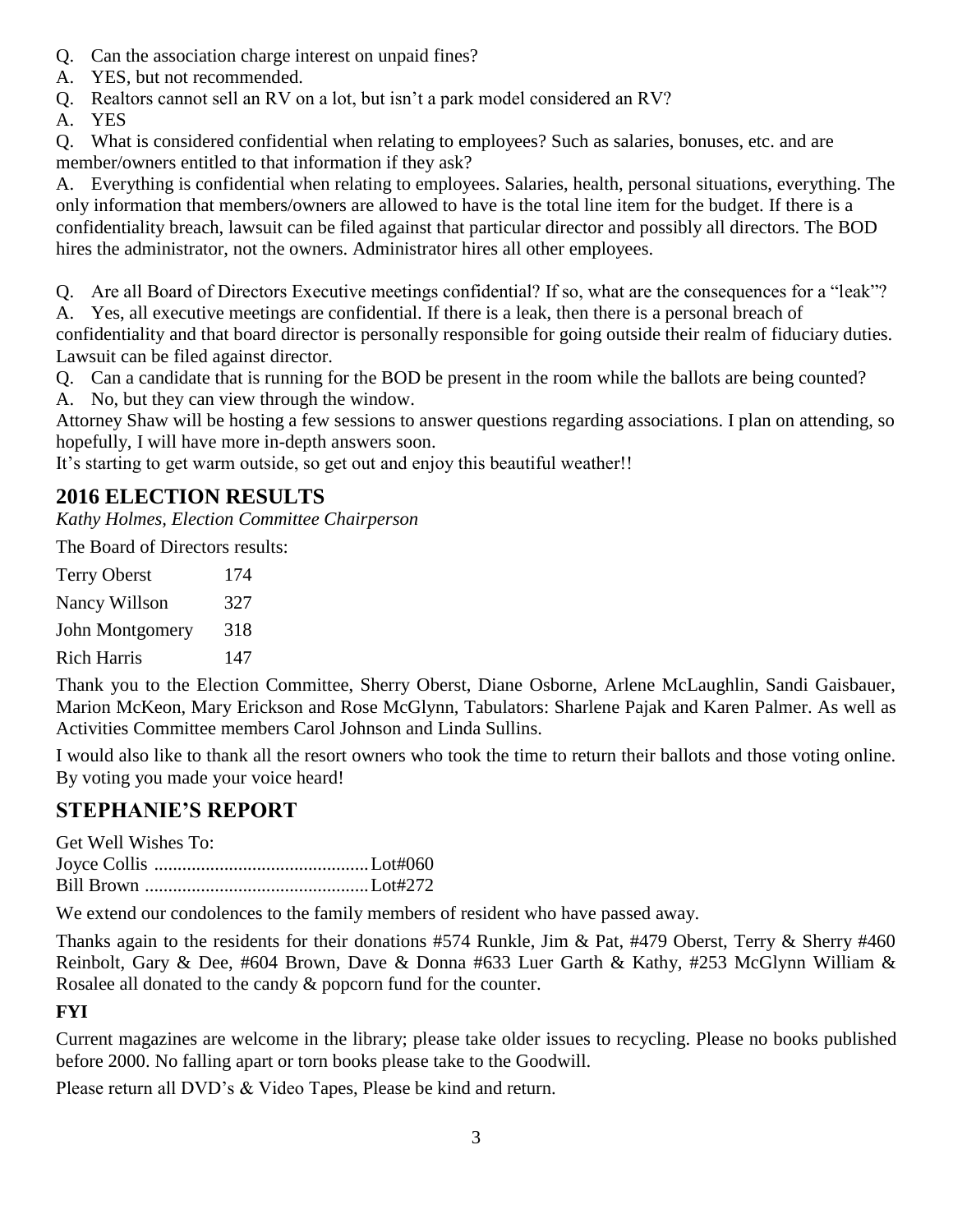Please remember the speed limit is 15 mph.

Please remember to pick up after your pets.

DVD have been purchased and donated for viewing by and for other Riverview residents. We built a collection of around 300 movies, but close to 100 are missing. I can only assume that folks have overlooked borrowed DVD's amongst their own private collections. Riverview DVD's are clearly marked on both the case and disc. Please return them to the shelves at the rear of the Shuffleboard Courts. Thank you from just another Riverview Volunteer.

# **The Needlers**

The Needlers meet Tuesday's at 10-12 in the Craft Room. Please bring your projects and join us. If you want to learn to knit or crochet, I'll teach you how. I look forward to seeing everyone.

Teresa Simmons #470

Cell-480-370-5449

# **Riverview RV Quilters**

9AM-11:30

Friday Morning in the Craft Room.

The quilters meet every Friday morning in the craft room. Bring your projects and join us. Sometimes we have special projects we work on together and sometimes we have a class on something.

Come and join us and share what you are working on. Great quilters to visit with and share their knowledge.

Nancy C. Latham, Lot#193

# **HORSESHOES**

*By Paul Lange*

Typical windy weather was the order of the day as the 16 players from Lake Havasu, Bullhead City, Riverview and Laughlin arrived for the day's event.

Bill Meter of Riverview and Tim Beadle of Bullhead City tied for 1<sup>st</sup> Place, Bill McGlynn of Riverview was 3<sup>rd</sup> Place and Alan Jones of Laughlin was 4<sup>th</sup> Place.

The next scheduled Tournament will be on Saturday, March  $5<sup>th</sup>$  @10:00

# **MARCH ACTIVITIES**

*By Linda Sommerville*

**March 1st** - St Patrick's Tickets go on sale 1 - 3- In Grand Room \$10 Corn Beef Cabbage and Dessert March 5<sup>th</sup> - Patio Sale 8-9 a.m. Residents. Open to public from 9-12 noon. Pick up donations at your lot at 2 p.m. **March 15th** - Regular Board Meeting

# **SOCIAL HOURS**

March 5th - Strangers - Baked Potato Bar - Dessert March 12th - Frick and Frack - Pulled Pork Coleslaw - Dessert March 17th - St Patrick's Dance - Kid N Nic 5 - 9 p.m. Corn Beef and Cabbage - Dessert March 19th No Social Hour March 26th - Strangers - Taco Soup - Dessert March 27th - Easter Sunday Buffet 3 p.m.

# **Safety & Security**

*By Carol Johnson*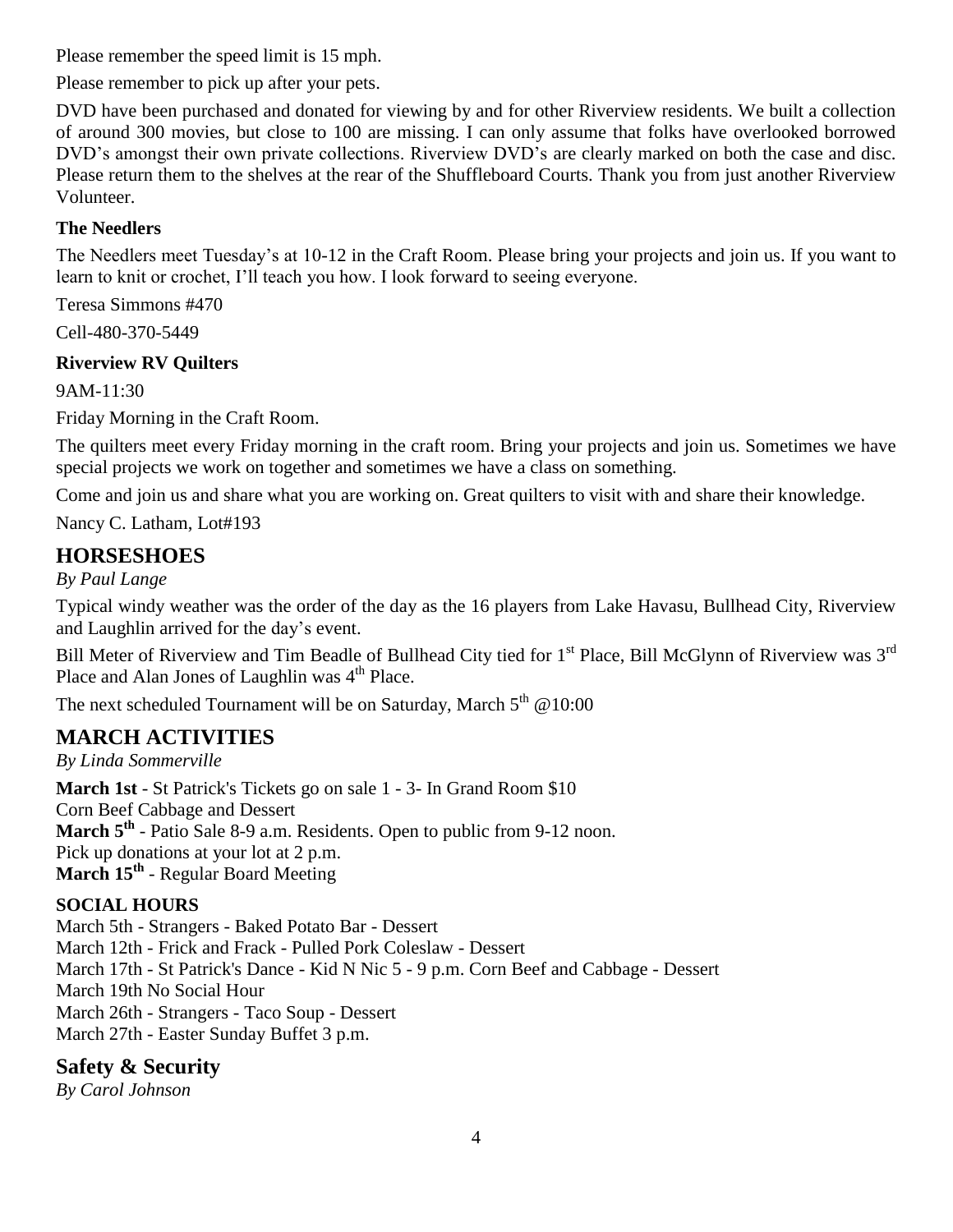Name Tags- Call Blue Ribbons 928-234-6735 Night walker- flashlights & ID with ICE# Emergency- landline 911, cell phone 928-763-1999 put on speed dial. Think ahead to be prepared, Questions call Carol Johnson 206-719-4580

# **PRO SHOP COMMITTEE**

# *By Ken Dahle, Chairperson*

Hi all, THANK YOU all who attended our February BBQ, we had excellent weather, great food and a fun time. We sold 290 tickets and had 3 50/50 winners of \$70.00 each. The winners were: Debbie Talbot, Bill Jandt and Mel Maritz. The "Putt off" had 5 winners. 1st place Pat Matlock, second place Dave Acteson, 3rd place Lee Gygi, 4th place Jeff Gygi and 5th place Tom Cornwall congratulations to all.

Thanks to all the volunteers who make this function so much fun and successful, we could not do it without you.

We are having 2 exhaust fans being installed under the patio which will help when parties and other functions are going on during hotter weather and it will also help keep the bird droppings making a mess of out patio and tables/chairs.

The committee also asked the HOA to replace damaged and worn out screen protector for hole #6 and a new screen on the forward tee box on #8. Without these screens an errant ball could hit someone waiting to tee off.

The committee also asked for the HOA to purchase a blower to remove duck droppings from the greens as it is unhealthy and dangerous. Brian Graham found a used blower and saved us 1/2 the cost of new blower, good job Brian.

Another big thank you to the following volunteers who collect aluminum cans and haul them to be recycled and giving the money to the Pro Shop Committee. The following are those who do this: Dean Willson, Allen Stewart, Verlin Mintz, Bill Brown and Carlo Johnson.

Our next BBQ will be held on Friday March 25th (Good Friday) and will have a choice, again, of fish or hamburgers, please tell the person when you buy your tickets of your choice. Thanks again to all of you.

# **FROM THE GOLF COURSE**

## *By Doreen Hansen*

The second annual Can-Am was held on Friday, February 19, 2016. The Americans won – again. Winners, etc. will be in another news article.

The fourth annual Coot Shoot is scheduled for Sunday, March 6. Be ready to have a ton of fun and an interesting tournament!

The Golf Association has been working on possible ways to alleviate the waiting list for the scrambles. Two different approaches have been tried and voted down. A third attempt took effect Feb. 18 and 25. Once we've tried "all the possible options," a vote will be taken to keep whichever option works best for the majority.

Please call ahead for tee times at least one day in advance. Calling one or two hours before you want to golf does not work during the busy season. If you were making plans and tee times at other public courses, you would not call an hour before you plan to golf and expect to just get on the course. The same works at this public golf course. Also, please have the courtesy to not jump out to Hole #2 (or any other hole) in front of other golfers to start your round. And, remember, if you have a standing tee time, PLEASE be here at that time not an hour early or an hour later. Tee times are made to allow for pace of play (as best we can) and jumping out in front of others, or being late for your scheduled tee time, is not only inconsiderate, but can cause a jam-up on the course.

# **LADIES' DAY LEAGUE RESULTS:**

*By Doreen Hansen*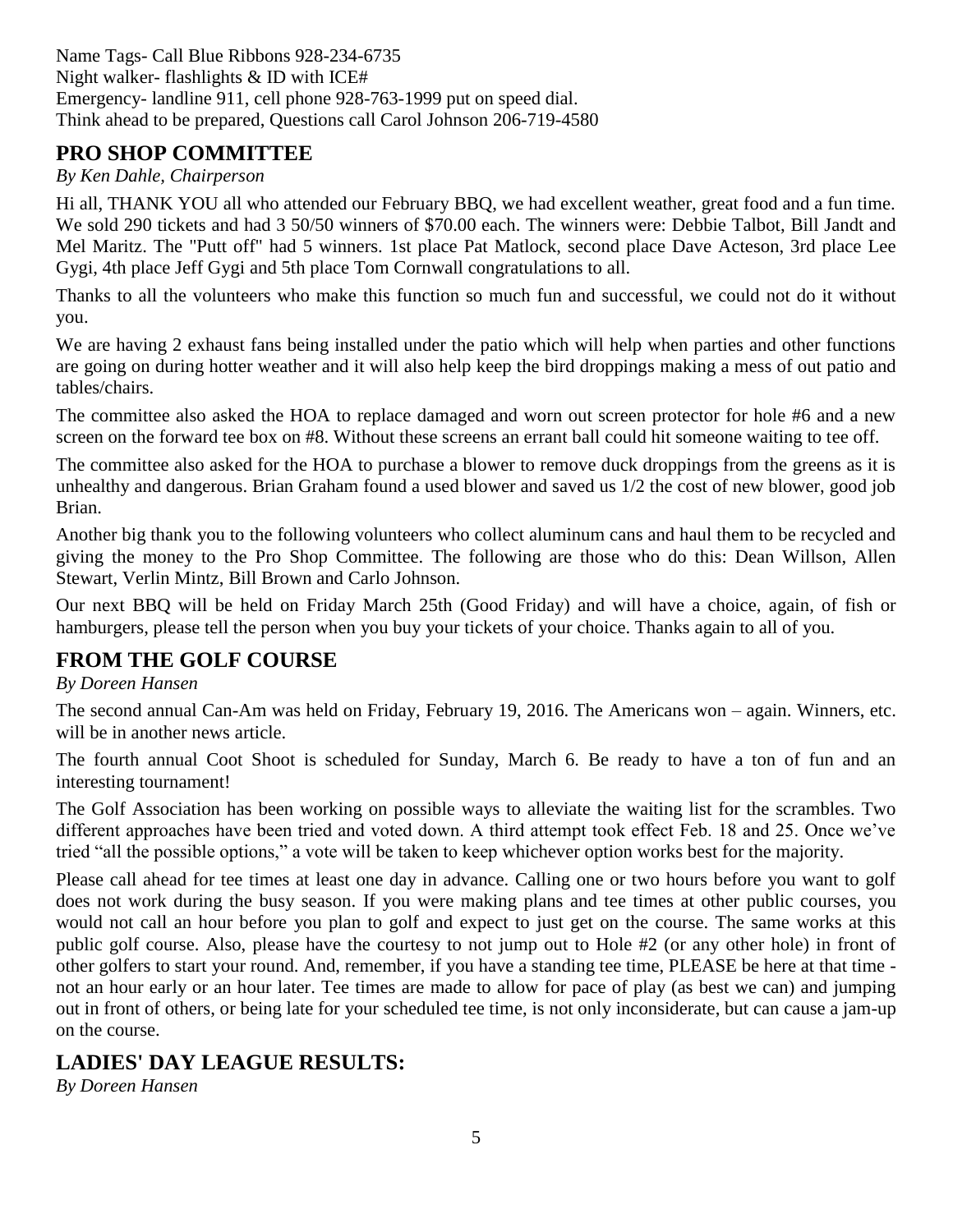Tuesday, Jan. 26 – Throw Out Worst Hole 1<sup>st</sup> Place: Barb James (low); J.J. Smith (middle); Gail Lozier (high) 2<sup>nd</sup> Place: Debbie Jenkins (low); Ruby Wheeler (high) 3<sup>rd</sup> Place: Darlene Symes Long Putt: Debbie Jenkins KP: Ruby Wheeler **Tuesday, Feb. 2 – Count Even Holes Only** 1<sup>st</sup> Place: Debbie Evans 2<sup>nd</sup> Place: Norma Hansen 3<sup>rd</sup> Place: Les Grosz 4<sup>th</sup> Place: Sherry Shangle 5<sup>th</sup> Place: Mary Shimon 6 th Place: Julia Vanfossan 7<sup>th</sup> Place: Sally Soby 8<sup>th</sup> Place: Elsie Rodney Long Putt: Mary Shimon KP: Sandy Heldt **Tuesday, Feb. 9 – 2 Free Mulligans** 1<sup>st</sup> Place: Anita Fiset (low); Gayle Montgomery (middle); Donna Daley (high) 2<sup>nd</sup> Place: Sally Soby (low); Debbie Talbot (middle); Barb James (high) 3<sup>rd</sup> Place: Ruth Bangay 4<sup>th</sup> Place: Gloria Carbert 5<sup>th</sup> Place: June Larson 6<sup>th</sup> Place: Marcia Shumway 7<sup>th</sup> Place: Darlene Symes 8<sup>th</sup> Place: Norma Hansen Long Putt: June Larson KP: Anita Fiset **Tuesday, Feb. 16 – Change Worst Hole to Par** 1<sup>st</sup> Place: Julia Vanfossan (low); Brenda Wilson (middle); Linda Sommerville (high) 2<sup>nd</sup> Place: Sally Soby (low); Darlene Symes (middle); Donna Daley (high) 3<sup>rd</sup> Place: Les Grosz 4<sup>th</sup> Place: Marcia Shumway 5<sup>th</sup> Place: Anita Fiset 6<sup>th</sup> Place: Ruby Wheeler 7<sup>th</sup> Place: Billie Moberg Long Putt: Julia Vanfossan KP: Carol Stephens

# **MEN'S & SCRAMBLE LEAGUE RESULTS**

## *By Doreen Hansen*

#### **Men's Day – Jan. 27, 2016**

1 st Place: Harold Bouse, Gordon Parlette, Virgil Symes, Leo McMann 2<sup>nd</sup> Place: Bob Soby, Steve James, Butch Bergeron, Dale Chabot 3<sup>rd</sup> Place: Bill Robinson, Milt Miller, Jack Sedgwick, Florent Morin Long Putt: Jack Sedgwick KP: Larry Gaisbauer

# **Scramble – Jan. 28, 2016**

1<sup>st</sup> Place: Gloria & Jerry Carbert, Dixie & Mike Klostrich, Dave Baublitz 2<sup>nd</sup> Place: Ron Hansen, Phyllis Wilburn, Ruth & Jim Bangay, Chuck Simmons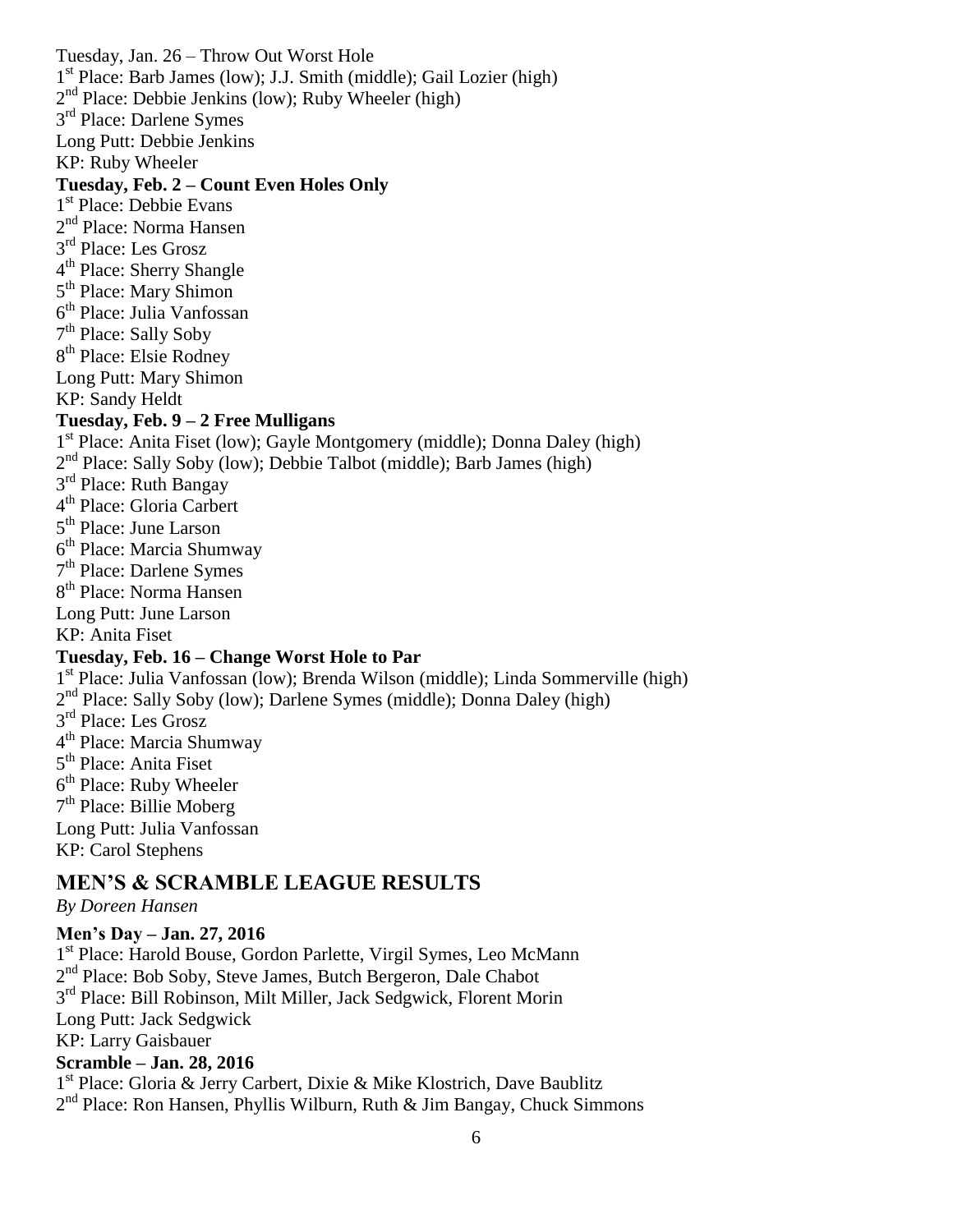3<sup>rd</sup> Place: Sally & Bob Soby, Chuck Watson, Mac Johnson, Dave Lind 4 th Place: Larry Meier, Shirley & Jim Naccarato, Les Grosz, Bob Meier Long Putt: Bob Meier Women's KP: Darlene Symes Men's KP: Tom Hagadone

#### **Men's Day – Feb. 3, 2016**

1<sup>st</sup> Place: Bob Soby, Dave Shaw, Tony Winder, Terry Stonehouse, Gary Giacomini 2<sup>nd</sup> Place: Jeff Gygi, Lee Gygi, Jack Sedgwick, Florent Morin, Paul Talbot 3<sup>rd</sup> Place: Bob Johnson, Ken Stripling, Donn Kaufman, Gary Hall, Nick Holbrook Long Putt: Steve Wilburn

#### KP: Pat Matlock

# **Scramble (1st Group) – Feb. 4, 2016**

1<sup>st</sup> Place: Cindy & Les Ozero, Gordon Parlette, Ruby Wheeler, Ron Rogers

2<sup>nd</sup> Place: Darlene & Virgil Symes, Dave Shaw, Dick Esch, Sherry Shangle

3<sup>rd</sup> Place: Traci & Ken Dahle, Ruth & Jim Bangay, Dave Acteson

4<sup>th</sup> Place: Sandy & Stan Heldt, Larry Larson, Eddy Wood, Terry Stonehouse Long Putt: Dick Esch

Women's KP: Sherry Shangle

Men's KP: Dennis Davies

# **Scramble (2nd Group) – Feb. 4, 2016**

1 st Place: Harold Bouse, Mars & Verlin Mintz, Debbie & Paul Talbot

2<sup>nd</sup> Place: Julia & Chuck Vanfossan, Dennis Davies, Marian Grigoni, Ruth Bangay

3<sup>rd</sup> Place: Sami & Jerry Singleton, Debbie & Mike Ritz, Terry Stonehouse

4 th Place: Dee Hunter, Don Hawley, Tony Walker, Edna McKonen, Bill Kennedy

Long Putt: Ken Stripling

Women's KP: Mars Mintz

Men's KP: Terry Stonehouse

## **Men's Day – Feb. 10, 2016**

1<sup>st</sup> Place: Pat Matlock, Larry Larson, Terry Oberst, Dale Chabot

2<sup>nd</sup> Place: Harold Bouse, Ken Stripling, Gary Hall, Donn Kaufman

3<sup>rd</sup> Place: Jeff Gygi, Lee Gygi, Rod Blain, Art Engen

Long Putt: Ron Hatcher

#### KP: Don Hawley

# **Scramble (1st Group) – Feb. 11, 2016**

1<sup>st</sup> Place: Harold Bouse, Viv & Bill Sharp, Gary Feasel, Rich Roland

2<sup>nd</sup> Place: June & Larry Larson, Debbie Evans, Norma Hansen, Tom Hagadone

3<sup>rd</sup> Place: Dennis Davies, Brenda & Wayne Wilson, Ruth & Jim Bangay

4 th Place: Sherry & Joe Shangle, Chuck Simmons, Marian Grigoni, Eddy Wood

Long Putt: Sherry Shangle

Women's KP: Janice Hall

Men's KP: Rod Blain

# **Scramble (2nd Group) – Feb. 11, 2016**

1<sup>st</sup> Place: Barb & Steve James, Cindy & Les Ozero, Rod Blain 2<sup>nd</sup> Place: Sally & Bob Soby, Ken Stripling, Marian Grigoni, Clint Brooks  $3<sup>rd</sup>$  Place: Bill Robinson, Shirley & Jim Naccarato, Ruth & Jim Bangay 4 th Place: Traci & Ken Dahle, Dave Lind, Jon Laughlin, Nina Coghill Long Putt: Edna McKonen Women's KP: Cindy Ozero Men's KP: Don Gibbons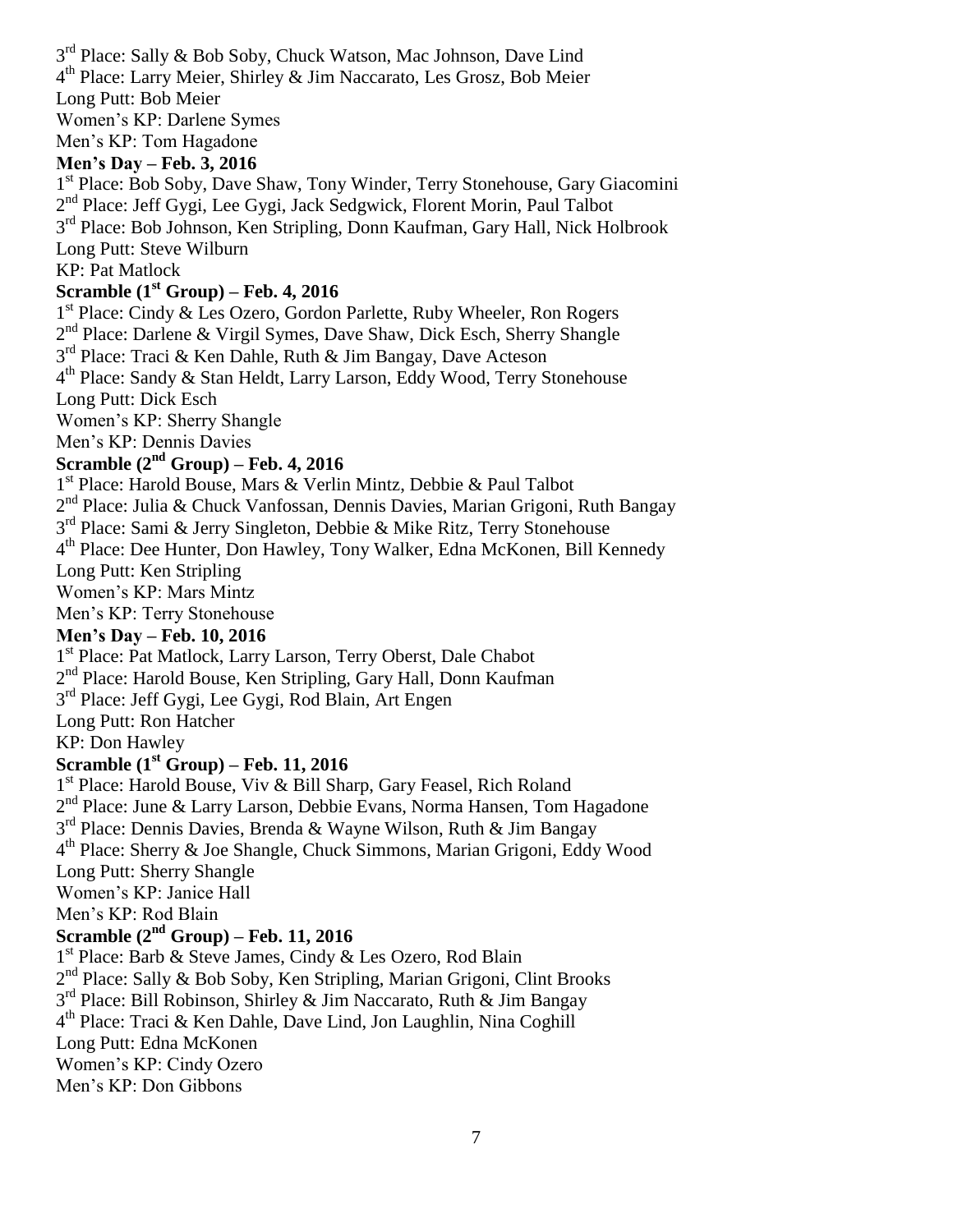# **Men's Day – Feb. 17, 2016**

1 st Place: Joe Shangle, Doug Erickson, Jack Sedgwick, Mike Ritz 2<sup>nd</sup> Place: Ron Hansen, Jim Dombroske, Bill Sharp, Gordon Parlette 3<sup>rd</sup> Place: Jeff Gygi, Allan Macnab, Donn Kaufman, Steve Wilburn Long Putt: Jerry Singleton KP: Harold Bouse **Scramble (18-hole) – Feb. 18, 2016** 1<sup>st</sup> Place: Sally & Bob Soby, Betty & Jack Sedgwick 2<sup>nd</sup> Place: Bill Robinson, Debbie & Paul Talbot, Tom Hagadone, Marian Grigoni 3<sup>rd</sup> Place: June & Larry Larson, Joanne & Tony Winder, Tom Cornwall 4 th Place: Traci & Ken Dahle, Janice & Gary Hall, Jim Espinoza Long Putt: Don Hawley Women's KP: Cindy Ozero Men's KP: Jim Dombroske **Scramble (9-hole) – Feb. 18, 2016** 1 st Place: Tony Walker, Edna McKonen, Dixie & Mike Klostrich 2<sup>nd</sup> Place: Bob Johnson, Mary Bjorgo, John Montgomery, Mike Buttram 3 rd Place: Linda & Darrell Hixon, Cherri & Steve McHolen Long Putt: Patty Fry Women's KP: Nancy Willson Men's KP: Steve Wilburn

# **BOWLING LEAGUE NEWS**

#### *By Allen Stewart*

Howdy bowlers. Our last day of bowling which counts toward standings and prize money is March 28th. We will try to get the final results into the April newsletter but may be too late to get in. April 4th is a sweeper for league bowlers and subs who want to bowl before attending the meeting to hand out prize money and elect officers for next year.

Some February happenings on the lanes:

The headline has to be Pat Matlock bowling 250, 209 and 246 games for a 705 series. That's scratch folks.

Sandy Heldt 222 game and 587 series.

Debbie Evans 214 game and 588 series.

Carol Stephens 199 game.

Bill Phelps 235 game.

Randy Stephens 235 game and 636 series.

Larry Meier 225 game.

John Peterson 221 game.

Paul Lange 221 game.

We probably miss some folks every month and we apologize.

W.D. Forty (Burdette Story, Dee Reinbolt, Bill Phelps, Ron Cox) is in 1st place with 48 wins. Rock n Roll (Steve Wilburn, Phyllis Wilburn, Norma Hansen, Debbie Evans) is 2nd with 47 wins.

If you will be gone before April 4<sup>th</sup>, arrange with a team member, me, Bobbie or Mel to get your winnings to you.

# **SHUFFLE BOARD ACTIVITY**

Rumor has it that there are shuffle boarders in the Riverview Resort!!! The rumor is true. Sort of, because groups have been meeting and playing twice a week. Currently, groups have been playing shuffle board as follows: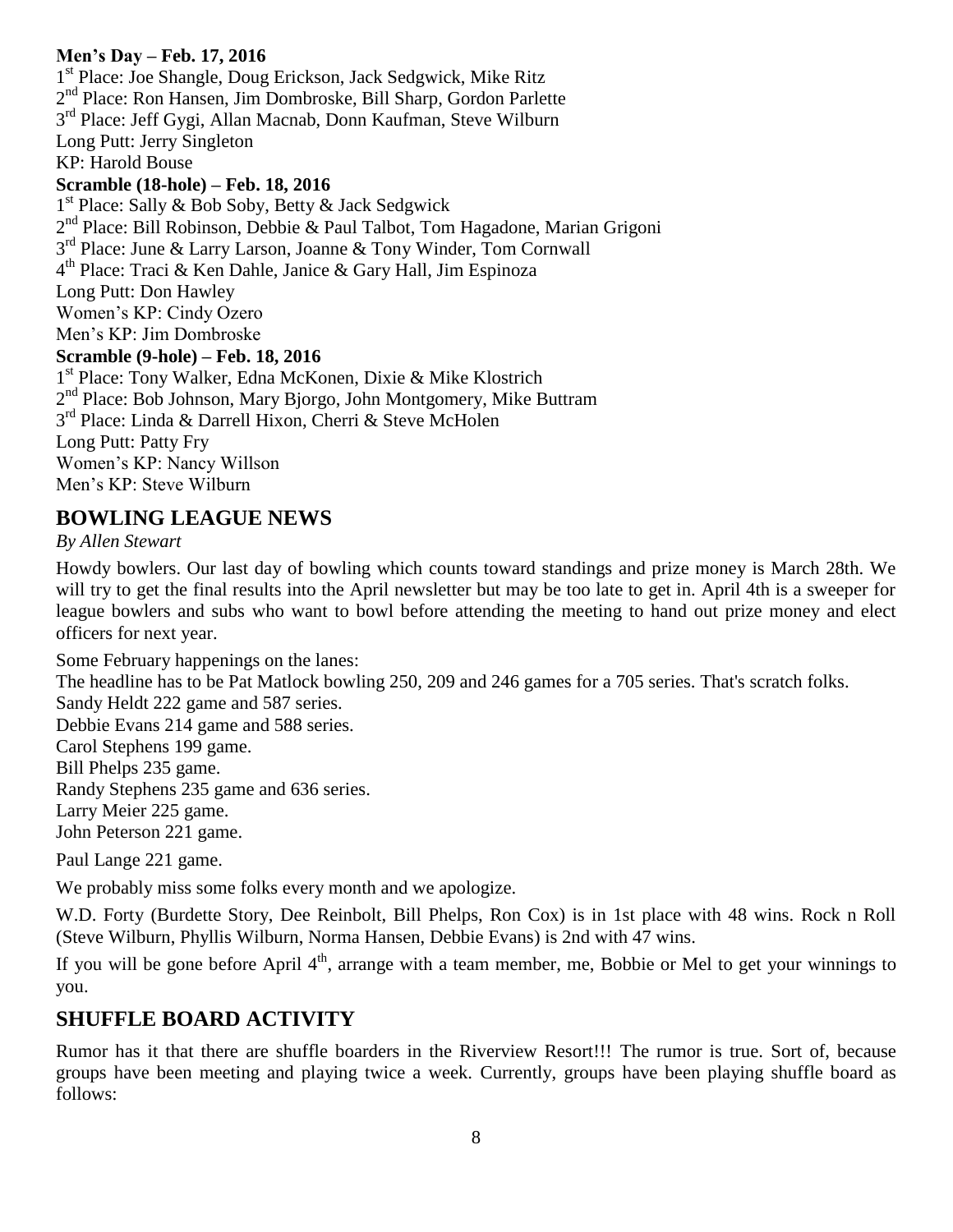Thursday evenings at 6:30pm, (practice from 6pm to 6:30pm) Saturday mornings at 10am, (practice from 9:30am to 10am)

Lane assignments are drawn just before start time and two person teams have been playing 2 games for posting high total scores on the board. This season, players and scores have been as follows: October 2015 There were 71 players in October. Top five scores for the month were: 310, 276, 248, 247, 239 November 2015: There were 121 players in November. Top five scores for the month were: 288, 281, 261, 252, 214 December 2015 There were 101 players in December. Top five scores for the month were: 431, 398, 358, 326, 322 (2 team tie) January 2016 There were 204 players in January. Top scores for the month were: 418, 408, 387, 383, 336

# **RACQUET CLUB NEWS**

# *By Gayle Montgomery*

The highlight for the Racquet Club in December was the Pearl Harbor breakfast. Thank you Riverview for supporting us and enjoying a wonderful breakfast. It wouldn't have been possible without the tremendous group of Racquet Club volunteers who put it all together. Two couples were primarily responsible for its success: Jim and Pat Runckle and Pam and Chet Sobolewski. You four are awesome; the Racquet Club can't say THANK YOU enough. Of course, there were many other members who sold tickets, cracked eggs, baked sweet breads and did the heavy lifting of setting up and cleaning up. Thanks to all the Racquet Club members who pulled together in their usual team work style. For those of you who purchased tickets for the special raffle, the laundry tower, you may be wondering who won it. The winners of the laundry tower: Garth and Kathy Luer. Congratulations Garth and Kathy. We hope you all enjoyed the breakfast and friendship we shared.

The Riverview tennis players had a one day tennis tournament. They invited the Kingman Tennis Club down for a little competition. We had six doubles teams each. The teams were so evenly matched that many of the games and sets were decided by duce points and tie breakers. The weather was cooperative and we had a good turnout of spectators. There will be a January tournament, watch for the signup sheets.

Pickleball players - don't forget to sign-up for the January tournament. The Riverview Pickleball players are down at the courts almost every morning. It's a great way to get your day started. Don't forget there is a pickleball social every Sunday afternoon starting at 3:30.

Lessons are continuing on both the tennis courts and the pickleball courts. It's never too late to come down and join in on the fun.

As we move into the new year and perhaps make resolutions to adopt a healthy life style, do you think about turning over a new leaf and maybe trying find out what kinds of fitness equipment they have in the club house or maybe trying pickleball or take a walk around the park a couple days a week? I have read that about a zillion people make resolutions that relate to fitness around the New Year and about three quarters of a zillion of them don't stick to those resolutions past six weeks. Why don't we stick with those good resolutions? Psychologists have found were more likely to succeed if break our resolution into smaller goals that are specific and time based. In-other-words make the change small and manageable. Break your resolution down into small bite size steps. Don't make it overwhelming. I am going to take my own advice and try to take baby steps to become fit and eat less junk food. It starts with me believing in myself. As Teddy Roosevelt said "Believe you can and you're half way there".

Happy New Year Everyone. Hope to make new friends and reconnect with old ones down on the courts in 2016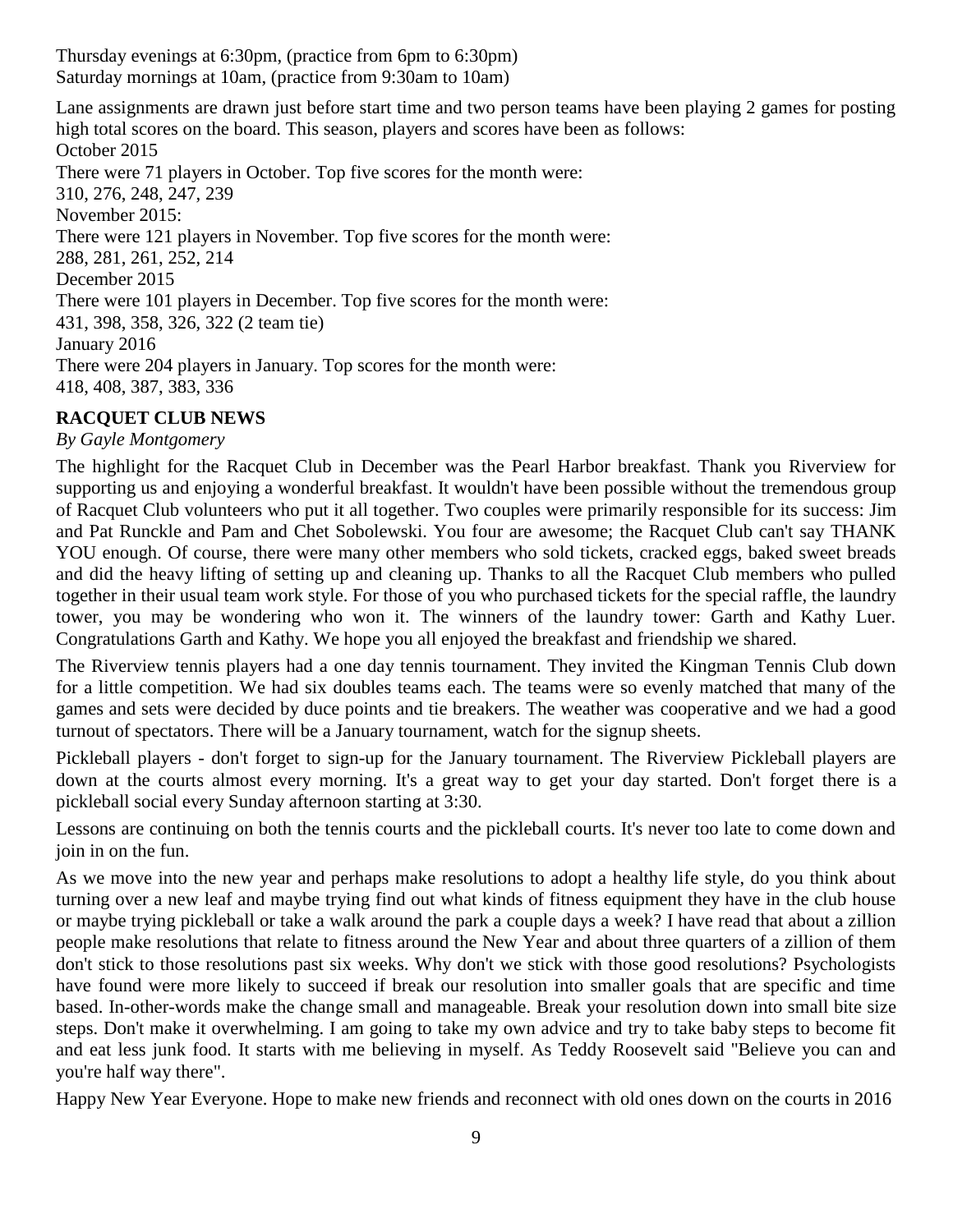# **RACQUET CLUB NEWS**

#### *By Gayle Montgomery*

LOVE - That describes February, right? The Racquet Club had a "Lovely" month. But before I give you the results of the tournaments I wanted to provide some insight into some of the terminology you might hear on the courts. When playing tennis the scoring can be confusing. One of the puzzling terms we use is the word "Love" Meaning: the score is Zero to 15, or 30 or 40. While contemplating what to write about this month [February the month of LOVE] I thought - ahhh LOVE how appropriate - Why do we say "LOVE" when calling out a score of zero? Google to the rescue. There are two theories -the following is what I discovered.

Tennis originated in France in the 17th century and for some reason the egg in French symbolizes having nothing. When a player's score is zero, they said "egg". To say "egg" in French is "l'oeuf". It kind of sounds like you're saying "love". So when English-speaking people adopted the sport, the word stuck. Eventually the French abandoned saying EGG and instead used the traditional ZERO while we still use the mispronunciation...talk about irony.

OR there is a theory that the "playing for nothing but love". Theory Tennis is a game that is dearly loved by many players and spectators. One theory suggests that people liked the game so much that they didn't mind if they got a score of zero, because they played for the love of the game. So if they had zero points, they still had love.

#### **Pickleball**

We had three straight days of fierce competition in February. It was well attended by fans and friends. The pickleball tournament results are as follows:

Division 3 Round Robin: Men - 1st Brad Gilson; 2<sup>nd</sup> Jerry Matzek; 3<sup>rd</sup> Tom Moore

Women 1<sup>st</sup> Shelley Clairmont; 2<sup>nd</sup> Peggy Moore; 3<sup>rd</sup> Gloria Forde

Division 3 Seeded Doubles Elimination - 1<sup>st</sup> Brad Gilson & Gloria Forde; 2<sup>nd</sup> Shelley Clairmont & Diana Mills

Division 2&3 Combined Round Robin - Men 1<sup>st</sup> Dennis Clairmont; 2<sup>nd</sup> Mike Merryman; 3<sup>rd</sup> Dave Scott

Women  $1<sup>st</sup>$  Julie Ellis:  $2<sup>nd</sup>$  Barbel Morton

Division 2&3 Seeded Doubles Elimination - 1<sup>st</sup> Mike Merryman & Barbel Morton; 2<sup>nd</sup> Michael Kilborn & Dennis Clairmont

Several Riverview residents attended a "Dinking Clinic" at the Suddenlink Center, here in Bullhead City. What is "Dinking"? It is a softly hit ball that is hit at the feet of a net player either forcing him to hit the ball after it bounces or to volley the ball from below the net level. It may be hit from anywhere on the other side of the net, but is typically hit from a position as far back as 3/4 court and as close as a few inches from the net. The very best players can hit the dink from behind the baseline. It is a shot that could be used by players of all abilities with practice. Everyone can't learn to hit the ball hard or to jump in the air and hit a hard overhead, but everyone that can hit the ball in the middle of the paddle can learn to dink and acquire some degree of skill at it. It is probably the one shot a player can hit, that a small women can hit as easily as the strongest man as it doesn't require strength, but rather good touch and control. Many Riverview players are practicing this shot with accuracy and upping their game.

#### **Tennis**

The Tennis courts hosted the "Crazy 8's" tournament. No I do not know why it was called the "crazy 8's" but I do know it was FUN. It was a mixed doubles format and ladies who don't usually participate in tournament play participate in this February tournament. There were seven women and seven men entered in the craziness. The last day was the championship match. The winners advanced to the championship match by accumulating points based on the scores of their matches.

The results were: Women's 1st: Deb Miller, 2nd: Diana Mills. Men 1st place: TIE between Jason Hass and Roger Ehret as they both had the same number of points. The men's tie was broken by a spin of the racquet.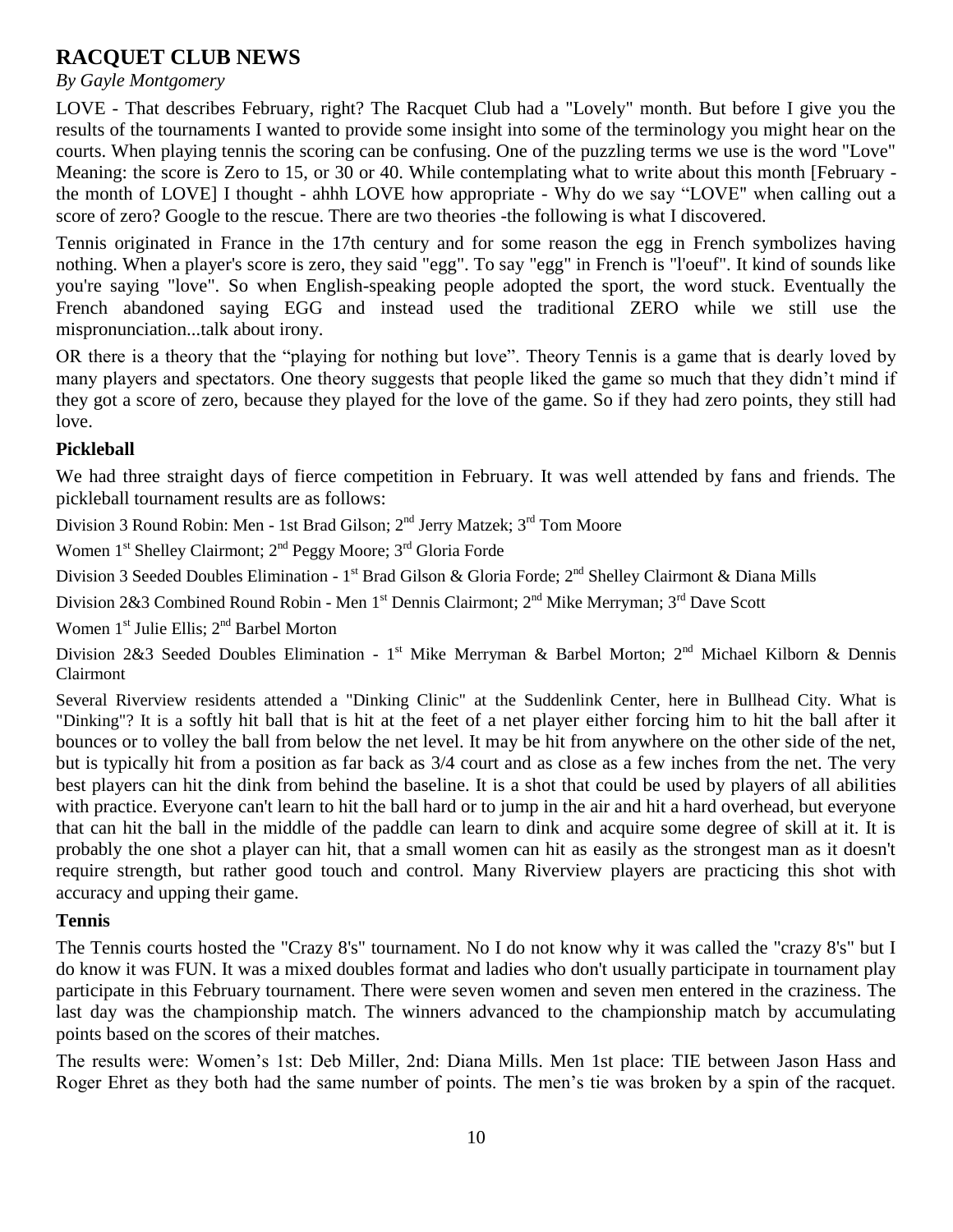Jason was awarded 1st place. As a side note; Roger and Jason represented the youngest and the oldest players in the tournament [not sure which was the youngest or the oldest].

# **Coming Events:**

Racquet Club Golf Scramble - March 4 [Friday] 8:30 TEE off - Be there at 8:00 AM - Lunch is provided. The format will be 9 holes of typical scramble and 9 holes of hits and giggles. The hits and giggles portion will challenge the expert golfer and make the game more equitable for the less experienced golfer. It may be the one time of the year the ardent racquet club member plays golf. It's always a memorable day on the links.

**Racquet Club Meeting: March 16 - 1 PM - We need ALL members to attend.** We enjoy the benefits of an active and fun club - that club needs all of you to participate. No excuses - come to the meeting.

# **LIONS CLUB DONATES GLASSES**

# *By Doreen Hansen*

Are you in the market for a new pair of glasses? Don't know what to do with your old pair? Or the many pairs you find lying around the house…

The local Lions Club donates used glasses to needy children and adults who cannot afford new specs. We have placed a box on the table located next to the office. If you have any glasses you would like to donate to the Lions Club, please put them in this box. A volunteer from the Lions Club will pick them up periodically.

Thank you for your generosity! It's a great program and your participation is much appreciated!

# **ANNUAL MEMBERS' MEETING**

*NOT YET APPROVED*

Wednesday, February 24, 2016

Association President Ed McKeon called for the membership to open the Annual Members' Meeting at 2:00 PM.

# **Opening Agenda:**

The meeting was officially opened by Gene Clipperton moving to open the meeting with Terry Oberst seconding. We had 130 attendees.

## **Open Forum:**

Jennifer Myers: I would like to report a sad act of vandalism on the golf course. A replacement tree was donated as a memorial to a recently deceased golfer. The golf course staff placed that tree at or near where a tree had previously been on the course. On two occasions, that new tree has been uprooted and damaged. This kind of behavior is not becoming to Riverview. We have procedures for dealing with any issues members may have in a more civil manner. Thank you for your consideration in this matter.

Dennis Davies: Stated his wife's memorial tree was planted on the golf course. He found the tree on the ground so he replanted it. The next day he found the tree cut up and placed in his yard. He requested anyone with knowledge of who did this to please contact him.

# **Approval of the Minutes:**

The minutes of the 2015 Annual Members' Meeting were read by Association Secretary Leo McMann. Gene Clipperton approved and Traci Dahle seconded the approval of the minutes. Zelma Weiss questioned how the votes were counted for approval. Ed McKeon stated our attorney concurs with the vote count used for approving of Ballot Items. The minutes were approved by the membership.

## **Reports:**

Annual Reports: Board President – Ed McKeon Activities Committee – Linda Sommerville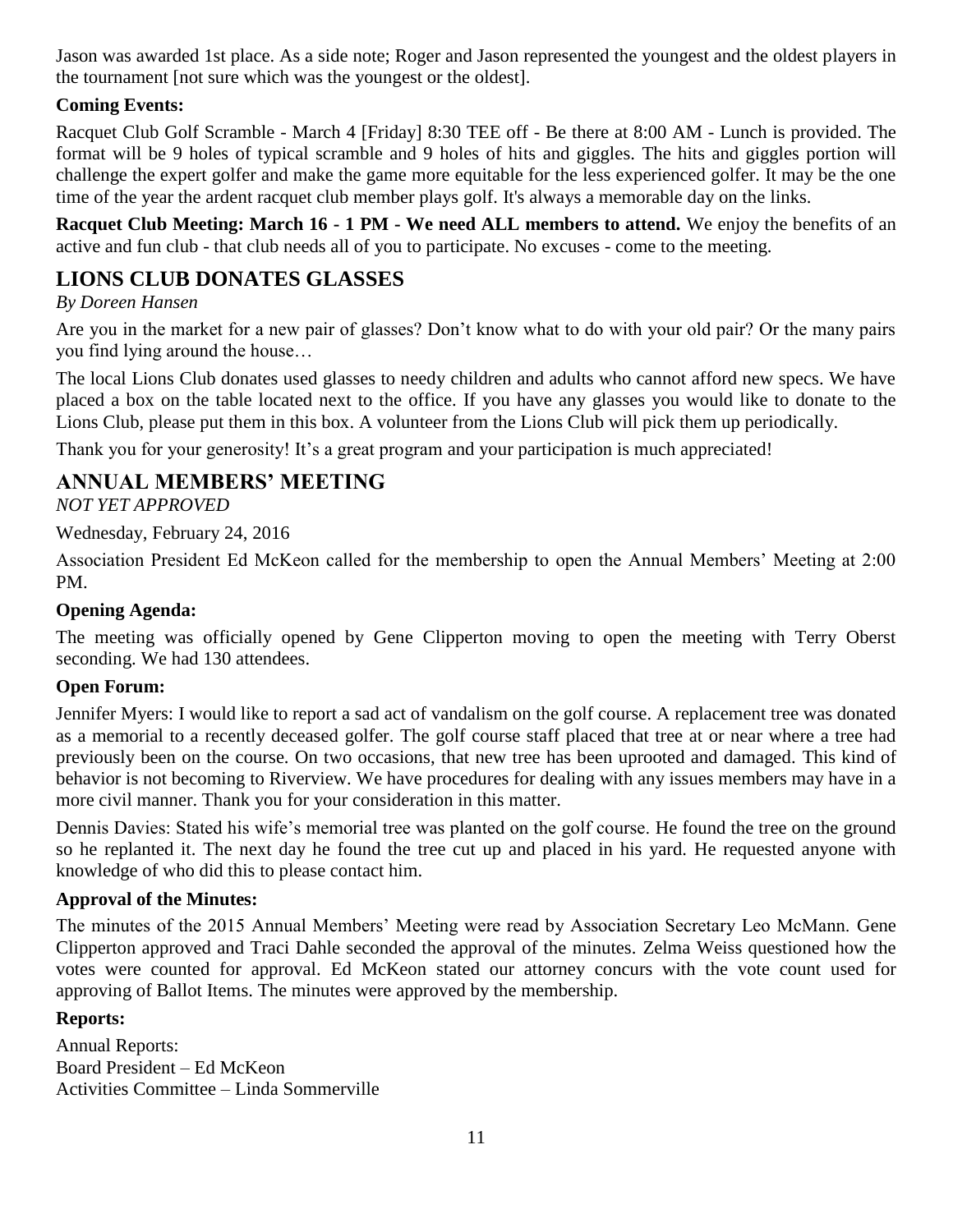Architectural Committee – no report Election Committee – Kathy Holmes Finance Committee – Carol Johnson Pro Shop Committee – Ken Dahle Governing Documents Committee – Rich Harris Infrastructure & RV Storage Committee – no report Maintenance & Landscape Committee – Dean Willson Safety & Security Committee – Carol Johnson Bingo Committee – Robin Norman Communication Committee – Jon Laughlin

Reports from the President and various committees are on file with the meeting minutes.

Ed McKeon presented Traci Dahle a certificate of appreciation for her work on the Board of Directors.

#### **Voting Results:**

Election Committee Chair, Kathy Holmes, presented the following final results:

404 Paper Ballots returned

97 Electronic Ballots returned

#### Board

#### **Adjournment:**

Traci Dahle moved to adjourn the meeting and Darrell Kirkeby seconded. Meeting adjourned at 2:45.

Minutes attested to and respectfully submitted by:

*Leo McMann Association Secretary.*

# **REGULAR BOARD MTG MINUTES**

*PENDING BOD APPROVAL*

Tuesday, February 16, 2016

Ed McKeon called the meeting to order at 09:00 AM.

Present at the meeting:

Board of Directors: Ed McKeon, Leo McMann, Traci Dahle, Gerry Hartman, Gene Clipperton, Karen Schlichte and Terry Oberst

Jennifer Myers, Administrator

66 Association members.

#### **Board Update/Comments:**

Leo McMann stated "One of the criticism the BOD receives is we have too many rules. I concur we have too many 'un-enforceable' rules'. In the future I personally will challenge and I encourage my fellow BOD members to challenge any rule that does not clearly define how the rule will be enforced. The same goes for making signs. We accomplish nothing by making signs or rules that are not enforceable."

#### **Comments to the Board:**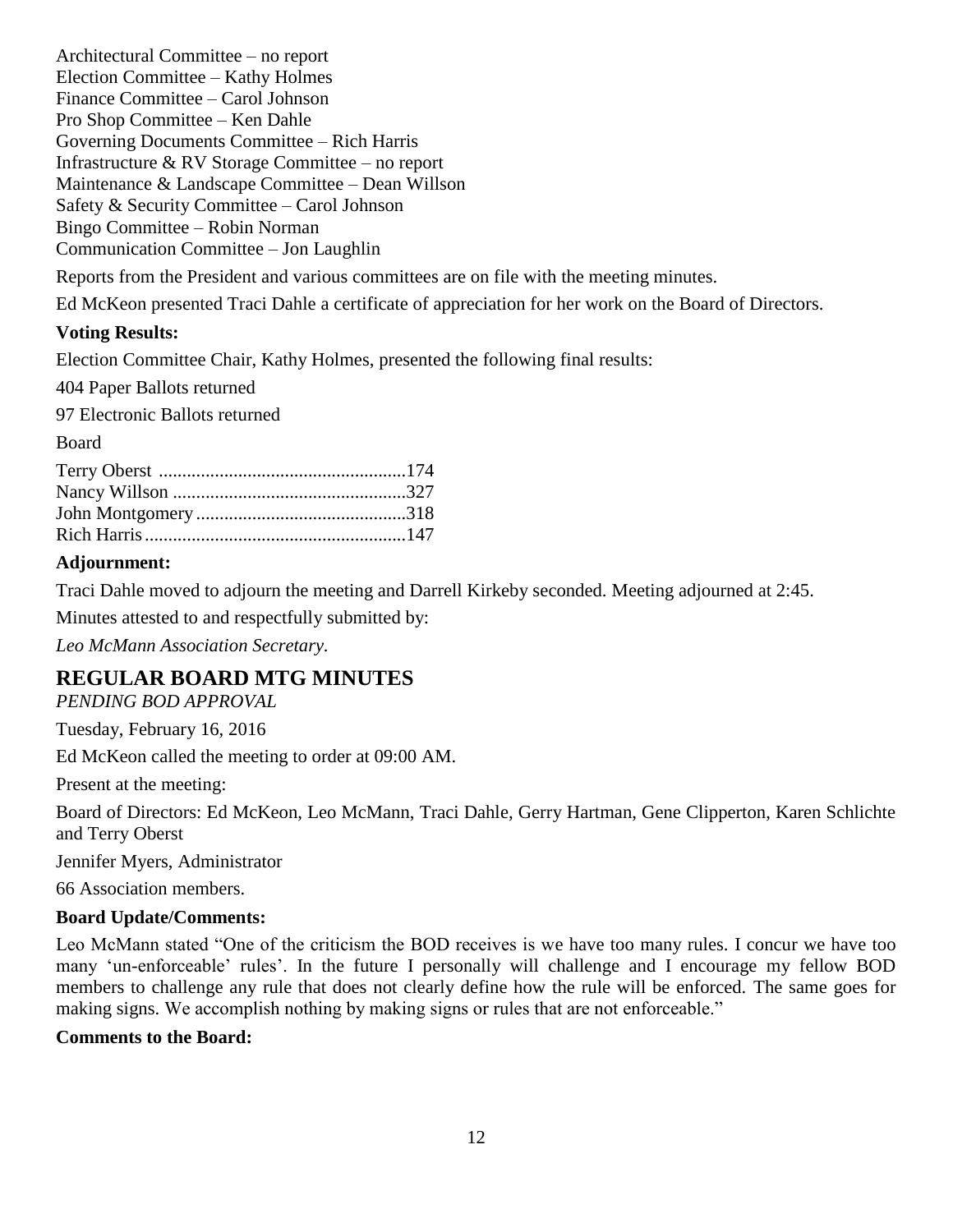Patty Fry, Lot 338 wanted to know if we approved moving expenses as part of the re-hiring of Jennifer Myers. Ed McKeon stated it was approved in Executive Session. She also stated the salaries of all the employees should be made available to all Lot Owners. Ed McKeon stated he would get a legal opinion on this issue.

Zelma Weiss, Lot 91, registered a complaint about the Treasurers Report. It did not include depreciation in our year end totals therefore the Treasurer was not reporting accurate information. Ed McKeon stated our external auditors concur we are accounting for Depreciation correctly.

Jerry Owings, Lot 471, expressed his concerns with the re-hire of Jennifer Myers.

John Montgomery, Lot 201, feels the lease payment for the Golf Course equipment should not be coming out of the Reserve Account.

# **Correspondence:**

Letter from Steve Simmons concerning placement of sheds on the three (3) foot easement.

# **Reports:**

Administrator Report by Jennifer Myers:

First of all, I would like to thank everyone for the warm "welcome back". It's great to be here again.

We have received reports from the gate that 2 units had their windows or walls shot at or with something thrown. The police were notified and the officer told the safety officer on duty that it appeared to be a pellet or BB gun. Remember to always call the police FIRST, in an emergency situation, BEFORE reporting it to the gate. It is also recommended to have sufficient lighting around your lot to discourage mischief. An intruder is less likely to select a well lit home to break into.

An announcement will be made in the near future, but to give you a head's up, the gate codes will be changed this summer. We will have a table set up with staff on hand to change your gate remote. We will post notices when this begins.

The 2016 Riverview directory is ready for distribution. The format is slightly different, so if you have any questions, please see the office. With us doing the printing in-house, and because of lot sales or changes of ownership, we can now update the directory more frequently. So, when you return in the fall, ask for the updated version. The directory on the website is updated as soon as we get the information from the new owner, so that directory is always current. If you do NOT want your phone number published, you need to notify the office.

There is a bulletin board behind the Grand Room door that has items posted for sale, rent or give away. Someone has been taking items off of that bulletin board. We can only speculate that it is because the people that are posting items are not following the guidelines. The guidelines are: Must be on a 3x5 index card. (Index cards are available in the office), Index card MUST be dated. Posted items are removed the last day of every month. If you want your item to remain on the board, it must be re-posted after the first of the month. The guidelines state that no photos or drawings are allowed, but that may soon change. However, if it's changed, the photo MUST fit on the index card. If you have any questions as to whether your ad is compliant, please see the office.

# **Treasurer Report**

# Karen Schlichte

I had Kristi our accountant run the January month end early because of this Board meeting. We continue to have problems with our utilities coming in late in the month. That makes them under budget by \$31,997. Since it's so early in the year everything looks okay under all other departments for HOA except insurance was over by \$5,776.

Our Reserve balance is \$669,389. Our monthly assessment and interest of \$14,773 and expense of the loan payment for golf course equipment of \$2,616 and \$1,844 for the Bobcat was the activity on that account.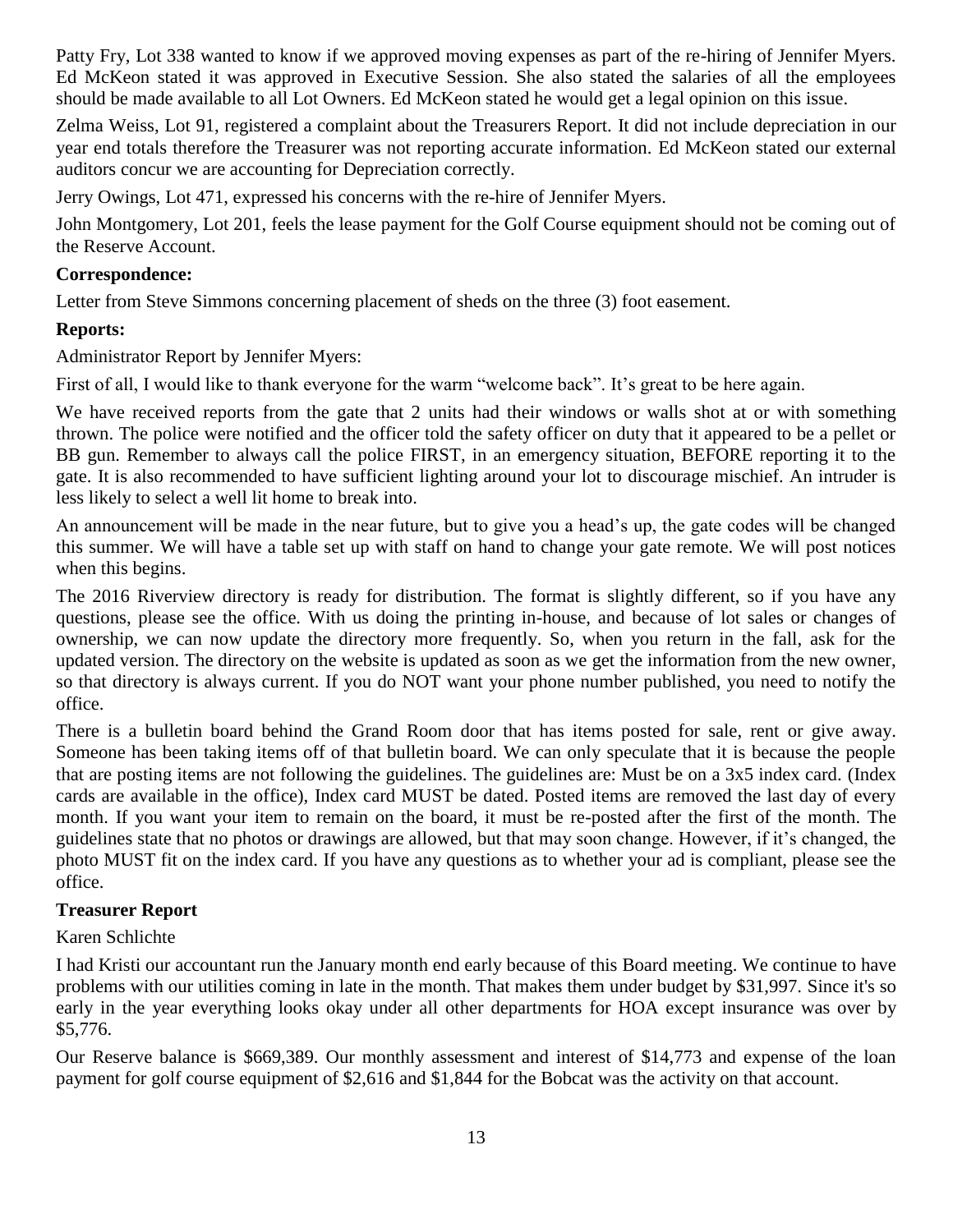Golf course income was over by \$8,061, membership income and membership punch cards made up most of that overage. The rest of the accounts look okay, and we are running in the black by \$6,615.

I need to clear up an item with year-end totals which I reported in my Treasurer report in the newsletter. The year-end totals which a copy of this was either mailed out or in your in house mailboxes. I said the golf course was in the red by \$116,307 this total was taken off an early run of the year end balances, adjustments were made and the actual in the red total was \$117,945. Sometimes month end reports are run early to make the Board of Directors meeting or for the newsletter.

On the balance sheet and revenue/expenses for the fiscal year ending December 2015, there was some confusion. Where it says, signage/repair/replacement, delete the word signage and replace with major repair and replacement. That figure is what was spent from the Reserve account in 2015.

#### **Committee Reports**

Linda Summerville, Activities Committee, thanked Traci Dahle for all the work and support she has given to the committee.

Dean Willson, Landscape and Maintenance Committee. They will be scheduling the water valve testing shortly.

Carol Johnson, Safety Committee, recommended everyone have their lot number clearly displayed.

Kathy Holmes, Election Committee, reminded everyone to get their ballots returned by February 23.

Ken Dahle, Pro Shop Committee, reminded everyone the monthly BBQ will be February 26.

## **Approval of the Agenda:**

Karen Schlichte moved and Traci Dahle seconded the approval of the agenda. Motion passed unanimously.

Approval of the Consent Agenda:

The consent agenda included the Approval of the following:

Minutes of January 19, 2016 Regular Board Meeting

Karen Schlichte moved and Gene Clipperton seconded the approval of the consent agenda. Motion passed unanimously.

Unfinished Business:

Agenda Item #16.01.02 Leo McMann moved and Karen Schlichte seconded to move agenda item 16.01.02 from the table. Leo McMann moved and Terry Oberst seconded to approve the purchase of a used Toro Debris Blower for \$2,500 plus tax. John Montgomery stated this unit is only required for a short time and we should look into renting a unit. Brian Graham said rentals are not available and reinforced the need for the unit. Motion passed unanimously.

## **New Business:**

Agenda Item #16.02.01 Gene Clipperton moved and Terry Oberst seconded to increase the modem rental rate by \$2.00 effective September 1, 2016. Motion failed with Leo McMann in favor.

Agenda Item #16.02.02 Karen Schlichte moved and Gene Clipperton seconded a motion to let the Pro Shop Committee test the use of a drone to get rid of the messy birds. Motion passed with Leo McMann opposing.

Agenda Item #16.02.03 Karen Schlichte moved and Gene Clipperton seconded a motion to purchase two fans not to exceed \$2,000 and an additional \$600 for the installation. Motion passed unanimously.

Agenda Item #16.02.04 Leo McMann moved and Gene Clipperton seconded a motion to have a 15' by 10' safety screen built for the ladies tee on the number 8 hole at a cost not to exceed \$1,000. Motion passed unanimously.

Agenda Item #16.02.05 Karen Schlichte moved and Gene Clipperton seconded a motion that poker playing within the Association's facilities be restricted to members only for the remainder of February and for the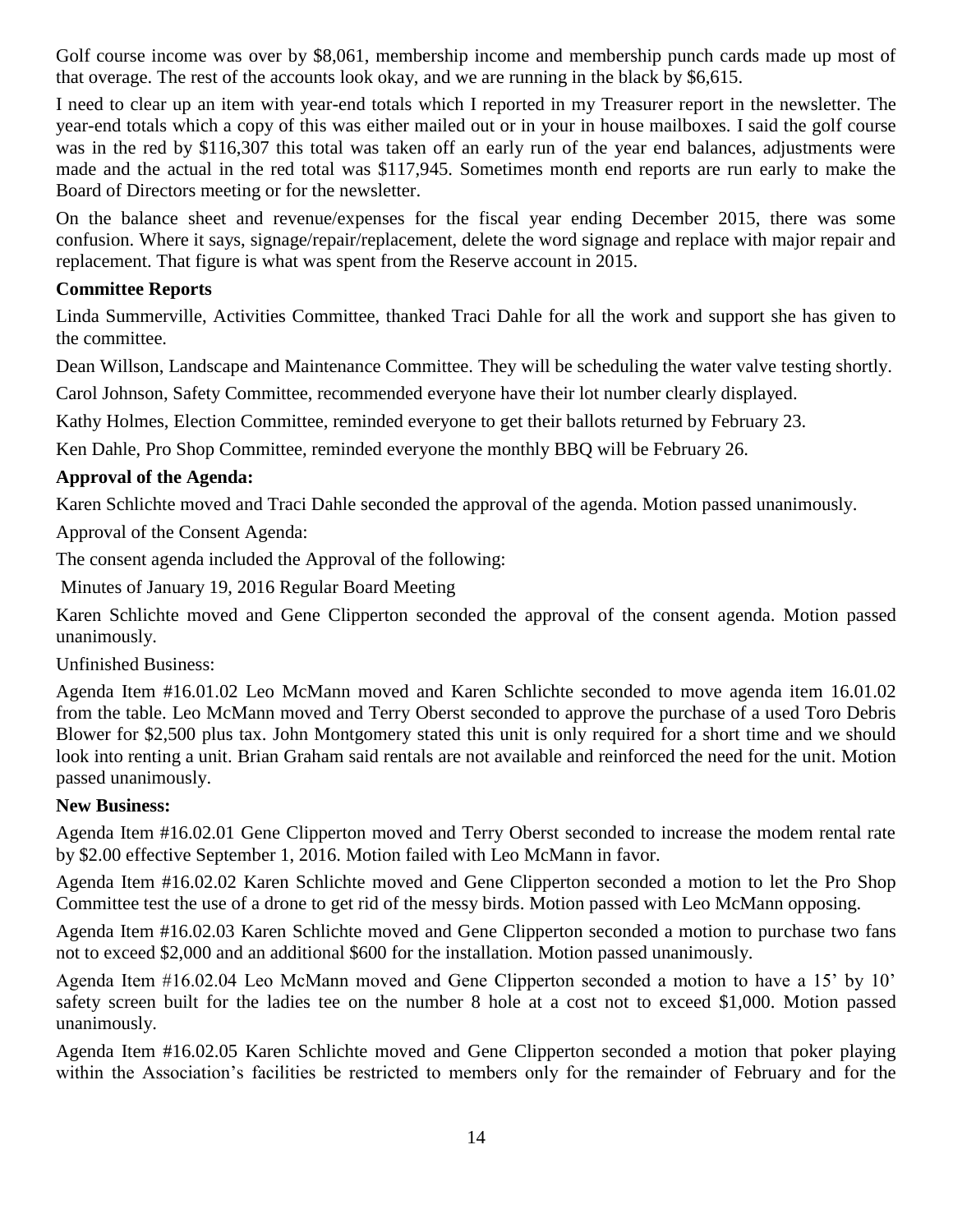months of March & April 2016. Motion failed unanimously. Doug Helgesen , Lot 108, stated no one has ever been turned away.

Agenda Item #16.02.06 Leo McMann moved and Gene Clipperton seconded a motion for displaying the ATV club picture in the Mail room along with the other pictures that are displayed. Traci Dahle moved and Gene Clipperton seconded to amend the motion to displaying the proposed picture in the multi-purpose room and get a different picture for the mail room. Both motions passed with Leo McMann opposing.

#### **Director's Comments:**

Ed McKeon thanked Traci Dahle and Terry Oberst for their work on the Board of Directors.

Karen Schlichte -I have attended the last "Meet and Greet" gathering on February 10th. This hard working committee has two of these meetings a season and this one was the last one. It is greatly received and well thought of by our new residents. I support this function. I understand that the gifts that are given as door prizes are donated by this committee. I would like to see that cost offset by either the "Activity Committee" or by other donations. Just the work that is involved is enough and there should be no out of pocket for that committee.

Traci Dahle said thanks to everyone who supported her, it's a bitter sweet goodbye, and I appreciate all of you!

#### **Executive Session:**

No executive session.

#### **Adjournment:**

Karen Schlichte moved and Terry Oberst seconded, to adjourn the meeting at 10:38 AM. The meeting was adjourned.

Minutes attested to and respectfully submitted by:

*Leo McMann, Association Secretary.*